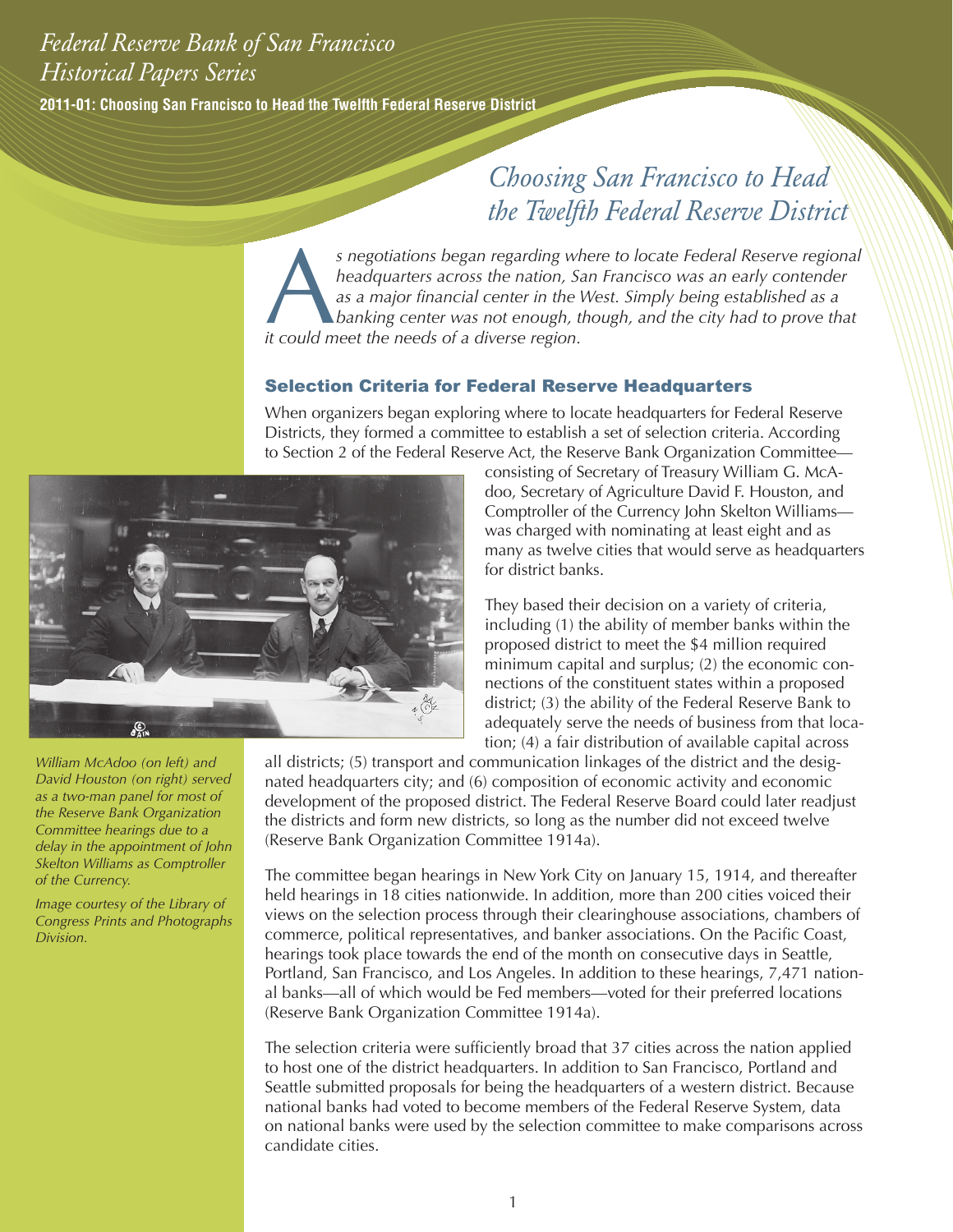As Table 1 shows, in comparison to Seattle and Portland, San Francisco had a more developed banking system.

| <b>City characteristics</b>           | <b>San Francisco</b> | <b>Seattle</b> | <b>Portland</b> |
|---------------------------------------|----------------------|----------------|-----------------|
| Population                            | 416,912              | 237,194        | 207,214         |
| Number of national banks              | 9                    | <sub>b</sub>   | 5.              |
| Capital and Surplus of national banks | \$45.2 million       | \$5.6 million  | \$6.8 million   |
| Deposits of national banks            | \$95.8 million       | \$29.5 million | \$22.6 million  |
| Loans and discounts of national banks | $$120.3$ million     | \$23.9 million | \$20.2 million  |

**Table 1** *Leading Candidate Cities for Twelfth District Headquarters*

*Source: Reserve Bank Organization Committee (1914a, Table F, p. 16).* 

*Notes: Population is from 1910. National bank data are from March 4, 1914.*

Each national bank in the western district was also given a ballot to cast. San Francisco received the most firstplace votes from national banks—those banks that were certain to join the Federal Reserve System—in part because the most national banks in the proposed district were located there (see Table 2). National banks in the Pacific Northwest and Utah preferred a district bank located in their home states, but San Francisco received a significant number of votes from each of the states in the region.

| Table 2                                                    |  |  |  |  |  |  |  |
|------------------------------------------------------------|--|--|--|--|--|--|--|
| First-Choice Votes for Headquarters City by National Banks |  |  |  |  |  |  |  |

| Candidate city | Washington | Oregon       | Idaho          | California     | <b>Nevada</b>  | Utah         | Arizona*       | <b>Total</b>   |
|----------------|------------|--------------|----------------|----------------|----------------|--------------|----------------|----------------|
| San Francisco  | 8          | 16           | 8              | 208            | 5              | 6            | 5              | 256            |
| Portland       | 9          | 56           | 10             |                |                |              |                | 75             |
| Seattle        | 40         |              |                |                |                |              |                | 40             |
| Salt Lake      |            |              | 12             |                | 2              | 13           |                | 27             |
| Spokane        | 16         | $\mathbf{1}$ | 9              |                |                |              |                | 26             |
| Los Angeles    |            |              |                | 24             |                |              | 2              | 26             |
| Chicago        |            |              | $\overline{2}$ |                |                | $\mathbf{1}$ |                | 3              |
| New York       |            |              |                | $\overline{2}$ |                |              |                | $\overline{2}$ |
| Omaha          |            |              | 2              |                |                |              |                | $\overline{2}$ |
| Fresno         |            |              |                | 1              |                |              |                |                |
| Minneapolis    |            |              | $\mathbf{1}$   |                |                |              |                | $\mathbf{1}$   |
| Denver         |            |              | 1              |                |                |              |                |                |
| <b>Total</b>   | 73         | 73           | 45             | 235            | $\overline{7}$ | <b>20</b>    | $\overline{7}$ | 460            |

#### **Voting of national banks by state**

*Source: Reserve Bank Organization Committee (1914b, p. 350).* 

*\*Only northern Arizona was included because the southern part of the state was expected to be included in the 11th District.*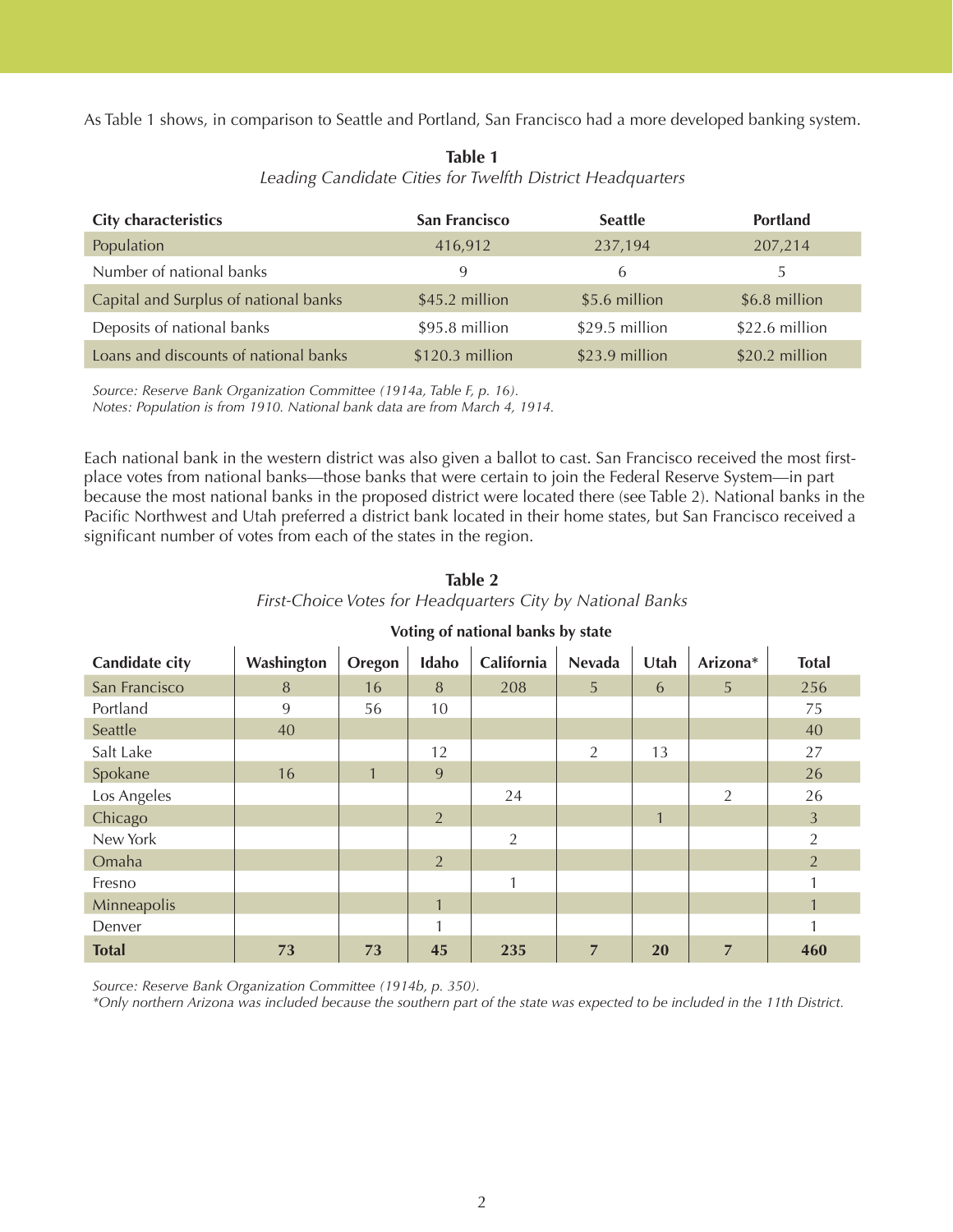#### Northwestern Influence in the Region

The committee gave serious consideration to a proposal for a separate district that would consist of Idaho, Washington, and Oregon. Proponents of this plan suggested that both economic activity and geographical features warranted a district separate



*Bird's-eye view of Seattle, Washington waterfront circa 1903.* 

*Image courtesy of the Library of Congress Prints and Photographs Division.* 

from one headquartered in the likely headquarters of a western district, San Francisco. These states argued that the Pacific Northwest traded little with the southern states of the West, that it had already developed significant and well-functioning ports in Seattle and Portland (with trade totals that rivaled San Francisco), that it had inland transportation links served by multiple transcontinental railways, and that mountain ranges limited the links with San Francisco (the presumed hub of the southern states of the Pacific region). Participants in the Seattle hearings lobbied for a separate northwestern district to be headquartered in either Seattle or Tacoma, with Portland being a second choice (Reserve Bank Organization Committee 1914b).

This proposed region would also have included Montana, in part so the national bank capital for the proposed district would be sufficient to meet the minimum subscription of \$4 million bank capital as required by the Act. However, Montana's representatives argued they had closer ties to St. Paul and Chicago and did not support inclusion in a Pacific or northwestern district. Without Montana's support, it would have been necessary for the state-chartered banks of the northwest to join the system in order to meet the statutory minimum bank capital; their support was not guaranteed, however, because unlike national banks they were not required to join the Federal Reserve System. Moreover, most participants eventually acceded to the view that a weakly capitalized northwestern district bank was inferior to a well-capitalized bank with branches located in the northwest (Willis 1937, pp. 88-90).



*Train transporting logs twelve feet in diameter from a fir tree in Washington circa 1908.*

*Image courtesy of the Library of Congress, Prints and Photographs Division.*

Participants in Portland discussed a similar proposal, lobbying for that city to be the headquarters. They suggested that Seattle banks held balances with them, not the other way around, and that Oregon was both the lumber center and wholesaling center of the Pacific Northwest. However, Portland banks held substantial balances with San Francisco banks, both to finance their shipments of foreign goods and to settle trade accounts. Once it became clear that national banks in the region were insufficient in size and number to meet the required capital, bankers in this region threw their support behind a district with San Francisco as the headquarters, supplemented by branch banks with substantial autonomy serving the Pacific Northwest (Willis 1937).

Ultimately, the committee recommended only one district in the West, largely because the Pacific Northwest lacked sufficient capital in its banks to provide the \$4 million required by the Fed's charter legislation. The committee postulated, however, that "within a few years the capital and surplus of its member banks will be sufficient to justify the creation of an additional Federal Reserve district, at which time application may be made to Congress for a grant of the necessary authority" (Reserve Bank Organization Committee 1914a).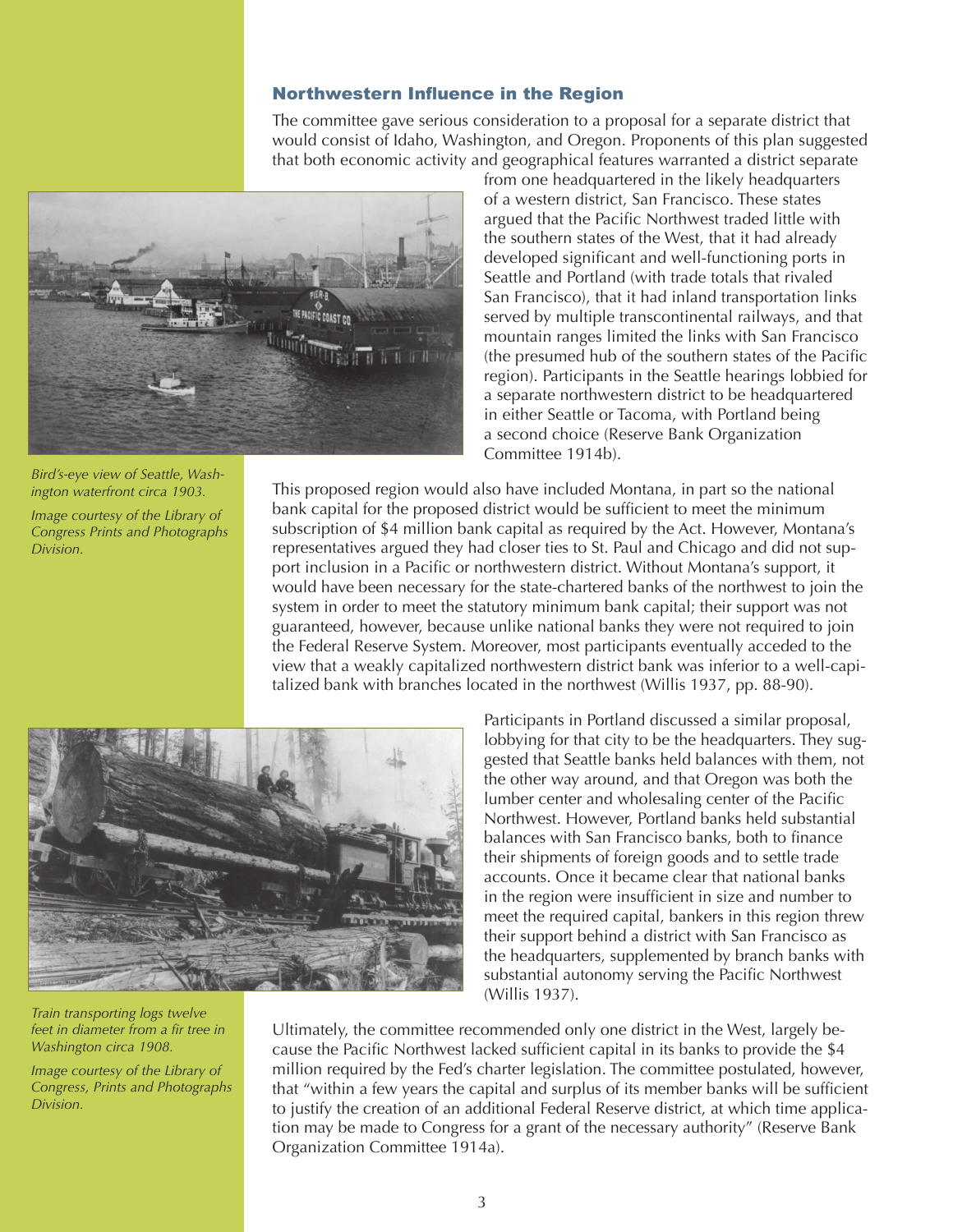

*Anglo & London Paris National Bank on Sansome Street. January 29, 1913.* 

*Image courtesy of the San Francisco History Center, San Francisco Public Library.*

The choice of San Francisco for the Twelfth District's headquarters proved less contentious in comparison to some other regions, in part because the city had established itself as both a commercial and banking center for the Pacific region. By the time the transcontinental railroad was completed in 1869, San Francisco had emerged as the center for export trade from the Pacific Coast region. Endowed with an excellent natural harbor and easy coastal and river access to the agricultural and natural resource riches of the West, it had developed strong economic ties to other countries, particularly to Great Britain. Most of the wheat exported from the West Coast and bound for England was financed through San Francisco, where

numerous London banks had offices. In the year of selection, San Francisco held 28% of the \$260 million aggregate banking capital that existed in the Pacific states (Willis 1937, p. 92).

### Establishing the San Francisco Fed

On May 12, 1914, representatives from all of the clearinghouses in the region assembled at the San Francisco Chamber of Commerce to discuss plans for establishing the Twelfth Federal Reserve District Bank's headquarters in San Francisco. The meeting was called at the behest of the clearinghouses of San Francisco and Los Angeles. Representatives from other clearinghouse cities attended, including Portland, San Diego, Fullerton, Salt Lake City, Reno, Seattle, Spokane, Tacoma, and eight other California cities.

Those attending decided that the six directors of the Reserve District should reside within a six-hour ride of San Francisco, or roughly 170 miles (using the average speed of a Ford model T). As a result, 50 representatives from banks within this area attended a second meeting on May 20, 1914. Also present were five representatives from banks that incorporated with the San Francisco Federal Reserve on that day: Phoenix National Bank, First National Bank of San Francisco, First National Bank of Portland, The Deseret National Bank of Salt Lake City, and National Bank of Commerce of Seattle (Cross 1927, pp. 853-4).



*Signers of the Certificate of Incorporation of the Federal Reserve Bank of San Francisco on May 20, 1914. Back Row (L-R): H.S. Young, Cashier, Desert National Bank, Salt Lake City, Utah; J.K. Moffit, Vice President and Cashier, First National Bank, San Francisco, California; G.F. Clark, Cashier, National Bank of Commerce, Seattle, Washington; H.J. McClung, President, Phoenix National Bank, Phoenix, Arizona; JNO. C. Cutler, President, Desert National Bank, Salt Lake City, Utah.*

*Front Row (L-R): Rudolph Spreckels, President, First National Bank, San Francisco, California; M.F. Backus, President, National Bank of Commerce, Seattle, Washington; J.W. Newkirk, Cashier, First National Bank, Portland, Oregon; H.D. Marshall Jr., Cashier, Phoenix National Bank, Phoenix, Arizona.* 

*Image courtesy of the Federal Reserve Bank of San Francisco Archive.*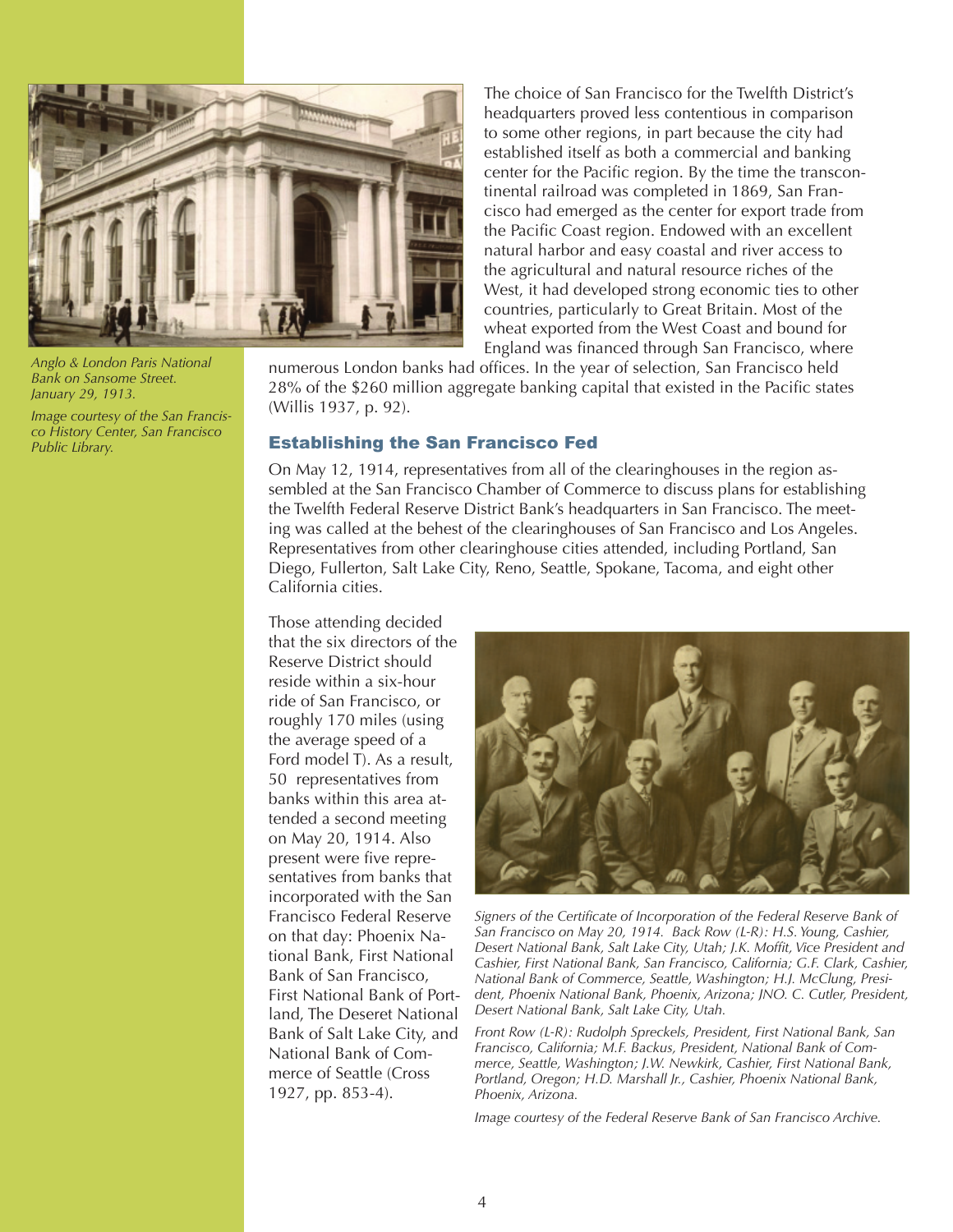The San Francisco Fed opened its doors on November 16, 1914. It was staffed by 21 employees, including officers, tellers, bookkeepers, stenographers, messengers, policemen, and a janitor. At the time of formation, the district comprised 514 national banks with a combined capital of \$7.8 million. On December 14, the Annual Report of the Federal Reserve (1914, p. 202) reported that the bank held \$13,622,807 in



*View of Head Office at 315 Battery Street in background with new construction site in foreground.*

*Image courtesy of the Federal Reserve Bank of San Francisco Archive*



*Archibald C. Kains served as the first governor of the San Francisco Federal Reserve Bank from November 1914 until he resigned in July 1917.* 

*Image courtesy of the Federal Reserve Bank of San Francisco Archive.*

legal reserves. It began operations in cramped quarters on 25 New Montgomery Street, moved to 315 Battery Street a year later, and then erected a six-story building for its headquarters on 400 Sansome Street, which it occupied until 1923.

The stock of the San Francisco Fed was mandated to pay a 6% annual dividend to its member banks, but in the first two years, it had insufficient business to meet this obligation. In 1916, it paid partial dividends for 1914 and 1915. In 1924, the San Francisco Fed ran a deficit and had to draw \$230,045 from its surplus funds to pay the required dividend (Cross 1927, p. 868).

The board of directors appointed Archibald C. Kains

as the first governor of the San Francisco Fed. He had earlier been employed with the Canadian bank of Commerce, working his way up from inspector to superintendent of branches and finally to manager of branches before relocating to their San Francisco branch where he served as manager. After working in San Francisco for several years, he became an examiner for the San Francisco Clearinghouse Association, a position he held at the time of his selection as governor of the Federal Reserve Bank. Kains served until 1917, when he took the position as president of the American Foreign Banking Corporation of New York, which had been organized by financial institutions to engage in foreign financing. He was succeeded by James K. Lynch on August 13, 1917. Lynch had actively lobbied in the region for the creation of a cen-

tral bank and had been president of the California Bankers Association, president of the American Bankers Association, and president of the San Francisco Clearing House Association. He died a few years after his selection on April 28, 1919 (Cross 1927, pp. 856-7).

Continued agitation, especially from the banks in the Pacific Northwest, persuaded the Board of Governors of the Federal Reserve System that the Twelfth District bank served vast distances and would therefore need to establish branches. On April 3, 1917, a conference was held by Bank officials, A.C. Miller of the Federal Reserve Board, and representatives of the clearinghouses of Portland, Spokane, and Seattle. At this meeting, it was decided to open three branches in the northern part of the district to provide for more efficient check collection and discounting procedures. The Spokane branch opened on July 26, the Seattle branch on September 19, and the Portland branch on October

1, 1917. A fourth branch later opened in Salt Lake City on April 18, 1918, and a fifth branch in Los Angeles on January 2, 1920 (Cross 1927, p. 860). Each of these branches operated under a local board of directors, the majority of whom were chosen by the directors of the San Francisco Fed, with the remainder being appointed by the Board of Governors.